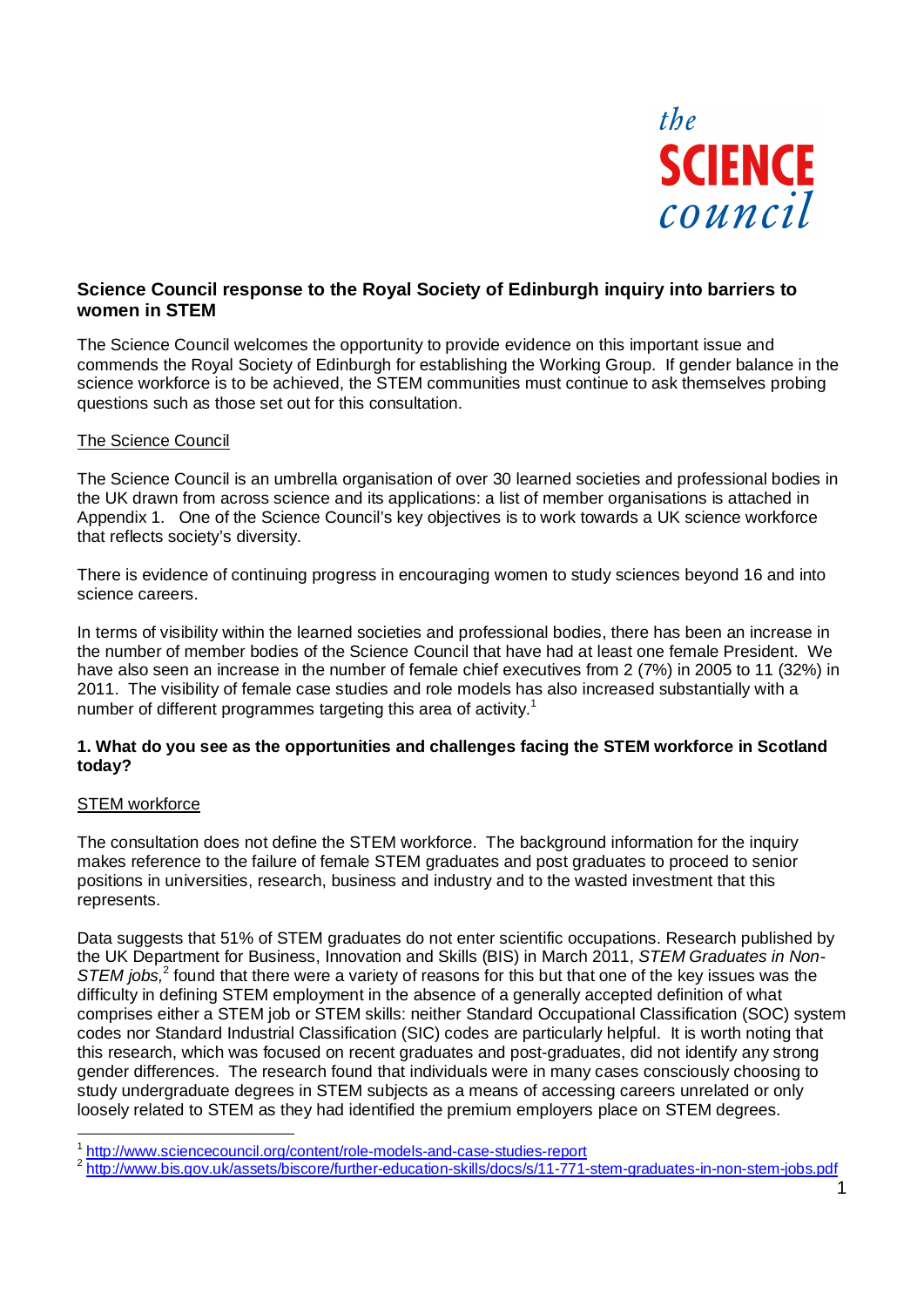The Science Council has been exploring this issue in a number of ways in order to try to better understand why so many STEM graduates appeared to have chosen to work in other sectors of the economy. Following a review of the types of roles undertaken by Chartered Scientists it has produced summary profiles of 10 types of scientist<sup>3</sup> which begins to illustrate the different ways in which STEM qualifications and skills are used in the economy. It is significant that for most people the term 'scientist' is narrowly associated with careers in academic or research environments. These roles are a small proportion of the overall STEM workforce (approximately 32,000 in academia and a smaller number elsewhere) and it has therefore been helpful to use the 10 types to monitor the range and breadth of case studies available, for example in STEM careers information, internship and work experience opportunities, and widening participation projects. It is also clear that not all of these roles would be classified as 'scientific' in SOC codes, but the exercise serves to illustrate how important science knowledge and skills have become in almost all areas of the economy and society.

## Workforce analysis

The Science Council recently commissioned research to understand the UK science workforce and identify those working in science at all levels. The research has provided comprehensive data on the current UK science workforce<sup>4</sup>, profiling employment across the skills levels and providing a view on the future workforce and where demand is likely to be highest. Unlike previous methodologies that focused on a relatively narrow band of science or engineering employment sectors, this research uses a new analysis that enables the identification of the science workforce across the entire economy regardless of the employment sector. New definitions were established of primary science workers, secondary science workers and non-science workers and the sectors were classified as core science, related science and non-science (see Appendix 2). Key findings were:

- There are 5.8m people employed in the science workforce in the UK with 37.4% of those located in the South East, East and London.
- � Health and education sectors employ 60% of the science workforce
- � Overall the primary science workforce has a gender balance of 60/40 male/female (close to the UK working population of 54/46 male/female). Within the primary science workforce a number of subsectors have significantly higher proportions of male employees, including ICT where 91% are male
- In the secondary science workforce the gender balance is 44% male to 56% female. In sectors such as textiles, health, pharmaceuticals and education a far higher proportion of women work in secondary science roles than in primary science roles.
- The gender balance for primary science workers in non-science sectors is strikingly different with 73% male to 27% female.
- � Science workers employed in non-science sectors are generally paid less than their peers in science based sectors.

This research has presented a different picture of the employment of women in the workforce to that shown in the UKRC data of 2010<sup>5</sup> which identifies that only 5.3% (674,000) women are employed in any SET occupation, compared to 31.3% for all working men, in a total of 5.5 million women and men in SET occupations.

Appendix 2 provides charts of the data available for Scotland specifically, although the sample sizes involved do not allow for any further granularity in the analysis but do quantify gender disparities in various sub-sectors of STEM and help to illuminate some pipeline issues through the age distribution. We will be happy to forward a copy of the full report as soon as it is published and we would be pleased

<sup>&</sup>lt;sup>3</sup> http://www.sciencecouncil.org/content/10-types-scientist-%E2%80%93-science-jobs-are-not-all-same

<sup>&</sup>lt;sup>4</sup> The current and future UK science workforce, TBR report prepared for the Science Council, 2011<br>
<sup>5</sup> http://www.theukrc.org/resources/key-facts-and-figure s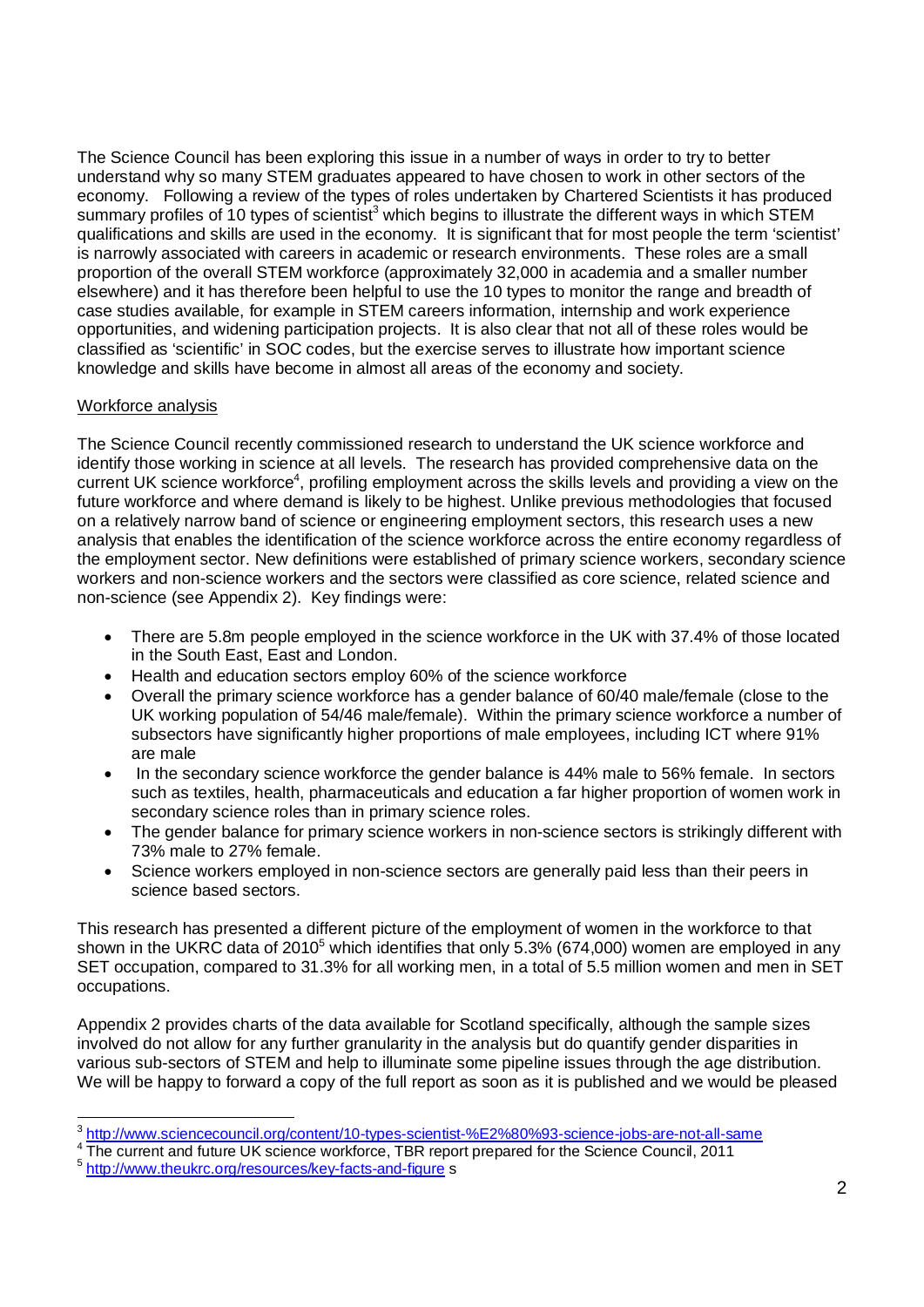to provide access to the data if it was thought to be helpful. We would also welcome feedback from the Working Group to add context to the data and any input on how future such workforce studies might cover gender issues more directly.

## Employment sectors - SMEs

The BIS Science for Careers Expert Group<sup>6</sup> identified an additional issue to be considered in looking at employment opportunities in STEM industries and this was the low visibility of small and medium sized enterprises (SMEs) in terms of STEM employment. The Science Council has recently commissioned research that has identified that 58% of STEM graduates are working for SMEs. This clearly has an impact on the visibility of women in STEM as for the most part data and case studies for female participation is collected from larger employers and the more visible STEM sectors such as universities and research establishments. It also has impact on the ways in which support for women in STEM is delivered in terms of professional development, networking and flexible working.  $^7$ 

## **2. What do you see as the current barriers to the recruitment, retention and progression of women in the STEM workforce?**

The Lord Davis's report for BIS, Women on Boards <sup>8</sup> identifies a number of factors preventing women reaching senior positions on corporate boards, including: a lack of flexible working; difficulty in reaching an acceptable work-life balance within a long-hours culture; and disillusionment at their lack of career progression. Many of these factors will also be present in the STEM workforce. For example, a lack of part-time roles available at more senior levels in STEM and the perceived effect of part-time working on progression, may well perpetuate the issues. There remains much yet to be done to ensure that employers in the STEM sectors facilitate career breaks for women, support returners and increase the ability of both men and women in the STEM workforce to progress their careers alongside family responsibilities. We know, for example, that in the UK, part-time work is often 16-18 hours per week and is more common in low paid and low skilled jobs and that part-time work is typically less available in higher grade occupations. However, in Scandinavia, part-time work can commonly mean up to 30 hours and is more frequently available for employees working in managerial, professional and technical roles. It is believed that this accounts for some of the lower gender pay gap in Scandinavian countries when compared with the UK, which suggests that more flexible working practices could be integral to reducing gender inequalities.<sup>9</sup>

This issue is compounded by the challenge that a first independent fellowship or permanent position will often be taken on around the age that women are starting a family.10 Looking forward, it would be helpful to understand how well STEM sectors are performing on these issues relative to each other and to the wider economy.

## Progression post 19

While gender differences in numbers choosing to study STEM subjects post 19 appear to be closing there remain significant variations in some areas, including physics and STEM related vocational training.

- � Overall there are slightly more men than women doing STEM subjects in HE
	- o women outnumber men in Medicine and Dentistry, Subjects Allied to Medicine, most Biological Sciences, Veterinary Science, Agriculture and Related Subjects

 $\frac{\text{A} \frac{\text{http://interactive.bis.gov.uk/science} \text{and} \text{soc} \cdot \text{http://interactive.bis.gov.uk/science} \text{and} \text{soc} \cdot \text{http://www.equality} \text{human} \cdot \text{com/uploaded files/research/16 flexible} \text{working.pdf}}{\frac{\text{http://www.equality} \text{human} \cdot \text{non/uploaded files/research/16 flexible} \text{working.pdf}}{\frac{\text{http://www.bis.gov.uk/assets/biscore/business-law/docs/w/11-745-women-on-boards.pdf}}$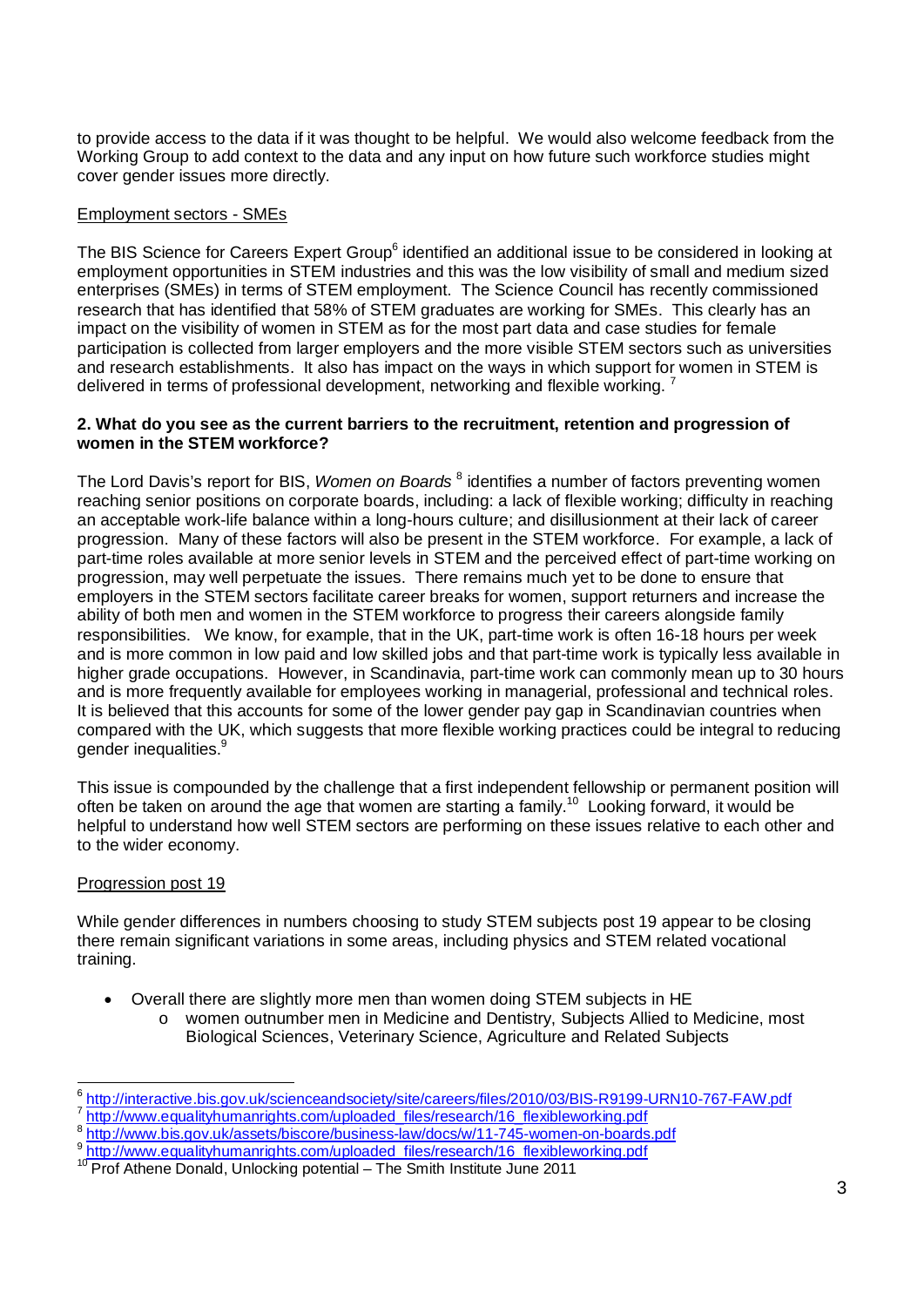- o men still out-number women in Physics, Chemistry, mathematics, Computing Science, Engineering, Architecture, Building and Planning
- o for those entering HE through non-A Level routes, men are considerably more likely to do STEM in HE than women
- o But women out number men in HE in almost all other areas

The experience of science within school is clearly very important in influencing the recruitment of girls in to STEM.

 $\bullet$  The Institute of Physics has undertaken research in this area  $^{11}$  and advises teachers to work to highlight the links between topic areas, to avoid fragmenting the curriculum and to show the progression of ideas. The contexts used to present curriculum topics should also take account of the interests of both boys and girls and to emphasise the relevance of science to young people both in their immediate lives and for future careers. Both the use of role models and careers education which challenges stereotypes are important in supporting good teaching. Teaching resources from the Science Council's own Future Morph careers website utilize a wide range of text and video case studies<sup>12</sup>, as does careers material from member bodies such as Spotlight on Careers<sup>13</sup> by the Royal Meteorological Society or Physics.org<sup>14</sup> from the Institute of Physics.

## **3. What steps are being taken within your organisation and/or sector to enhance the career options and progression routes for female staff members?**

Professional bodies and learned societies recognise that they have a key role to play in developing and supporting women pursuing careers in science. Almost all Science Council member bodies have specific programmes and activities which aim to support women in science but the majority of these programmes are UK-wide in scope. Some examples of the specific programmes for Scotland are:

- the BCS the Chartered Institute for IT, which has run its BCSWomen egroup for over ten years and holds regular events for women including in Scotland
- � the Royal Society of Chemistry has a women members network with regional events in Scotland.
- � the Institute of Physics has been very active for many years in Scotland through research and providing support, this has included site visits for university physics departments and resources for school teachers.

## Leadership

The Science Council recognises that there must be leadership within the sector if the issues of gender and diversity in the STEM workforce are to be overcome. It has itself established as one of its key areas of work the aim of ensuring that the UK science workforce reflects society's diversity, and has embedded this within its own activities, including:

- Careers from Science project that includes the Future Morph web site. It is important that providers take account of gender issues in the provision of careers information. This Science Council project develops and shares good practice on all aspects of diversity in STEM careers information and is also working towards greater geographical and regional information resources.
- � A benchmarking exercise has been established to enable professional bodies to work towards systems that capture data on gender and other aspects of diversity, including geographical, and thus to enable activities to be evaluated and progress towards wider participation can be monitored.

<sup>&</sup>lt;sup>11</sup> Girls in the Physics Classroom: An action guide for teachers, Institute of Physics Dec 2006<br>  $\frac{^{12} \text{ http://www.tuturemorph.org/teaches/science} \text{ teachers/science} }{^{13} \text{ http://www.tuturemorph.org/teaches/science} \text{teachers/spotlight.php}}$ <br>  $\frac{^{14} \text{http://www.nnets.org/actives/careers/spotlight.php}}{^{14} \text{ http://www.bhvisics.org/careers.asp?contentid$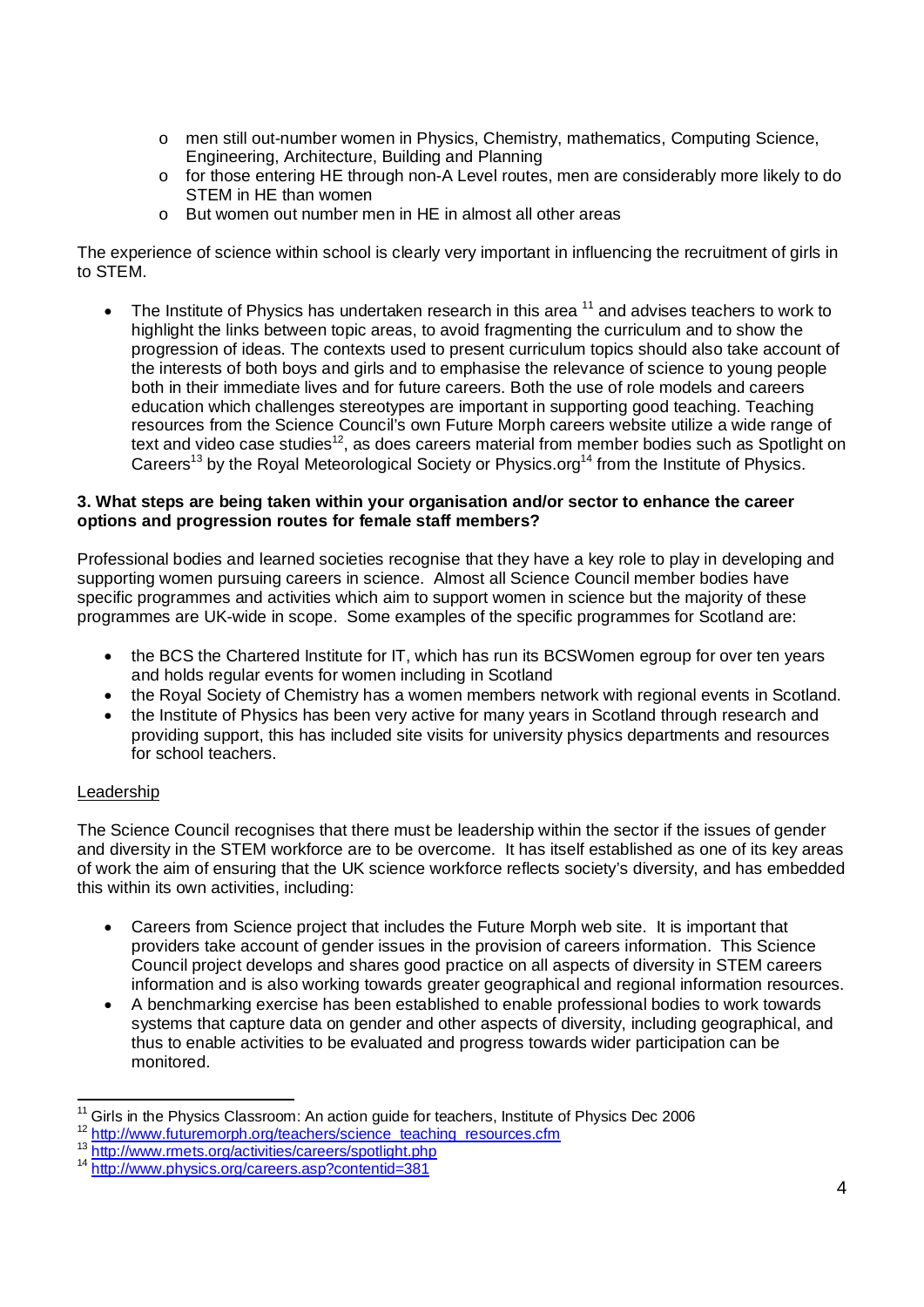- � The Science Council is encouraging innovation in practice such as supporting the appointment of younger scientists from under-represented groups to entry-level committees and working groups in order to support career progression and visibility; encouraging the re-scheduling of conferences and other meetings to enable those with family responsibilities to attend more easily; and sharing good practice in nominations and appointment practices.
- � Research commissioned into the breadth and range of STEM case studies and role models available on the web found that there was now a good range of female case studies but that gaps existed for some discipline/subject areas and for non-HE routes to STEM careers.<sup>15</sup>

## Women professional scientists

The Science Council considers that there has been positive progress towards achieving improved gender balance in the science workforce in recent years. For example, the Register of Chartered Scientists is now 29% female, and over 50% of Chartered Scientists under the age of 35 are women this trend is continuing and is reflected in new registrations.

At present, geographical data on Chartered Scientist registration is not collected but the Science Council is aiming to introduce this as one of its key diversity measures. The current bench-marking data collection of Member Bodies is also seeking geographical information on membership.

#### Leadership and working in partnership

Leadership is necessary from within STEM if good practice is to be embedded across the sectors. This will not necessarily mean that gender must be separated from wider diversity issues, and indeed there is potentially much to gain from embedding ambitions regarding women's participation in STEM within the wider programmes. However, it will still be important for there to be a pan-STEM UK-wide approach to the issues, especially with regard to collection of data and monitoring progress. With the demise of the UKRC it remains unclear how this will be achieved: we understand from BIS that the intention is that the Royal Academy of Engineering will provide leadership and development for engineering and technology, and the Royal Society will do the same for science.

It should not be forgotten that there are a very large number of organisations working to increase the numbers of women in the STEM workforce. Many of these organisations focus on a single aspect of the issue such as an employment sector, geographical area, age group or similar. Many are very effective in this and Science Council member bodies are some excellent examples. Overall these smaller organisations provide a huge resource of primarily voluntary effort in a complex field. They are able to respond to the needs of women and support, mentor and champion the role of women in science. Their specialist knowledge and links enable them to respond to the specific circumstances in their sub-sector in a way that a universal pan-STEM, UK-wide organisation cannot: for example, there are specialist organisations working with returners in academia; others work only in ICT, or for BME women, or in biosciences, public sector or a specific geographical location; some focus on supporting young aspirant women scientists and engineers and others produce specialist careers information and web support for those still in secondary education. The range is certainly diverse.

Many of the smaller specialist organisations feel undervalued, isolated and marginalised from government and from the larger public sector led initiatives and yet they have continued to offer a wide range of services and support for women across the UK. Most are not engaged directly with either the Royal Academy of Engineering or the Royal Society. It will be important that a central point of contact and network is established as we move forward, and that this central resource is able to facilitate and encourage the smaller specialist organisations to work together and to share expertise, resources and insights. The RSE might usefully facilitate this in Scotland, providing some leadership but also incentives for smaller organisations to work collectively.

 <sup>15</sup> http://www.sciencecouncil.org/content/role-models-and-case-studies-report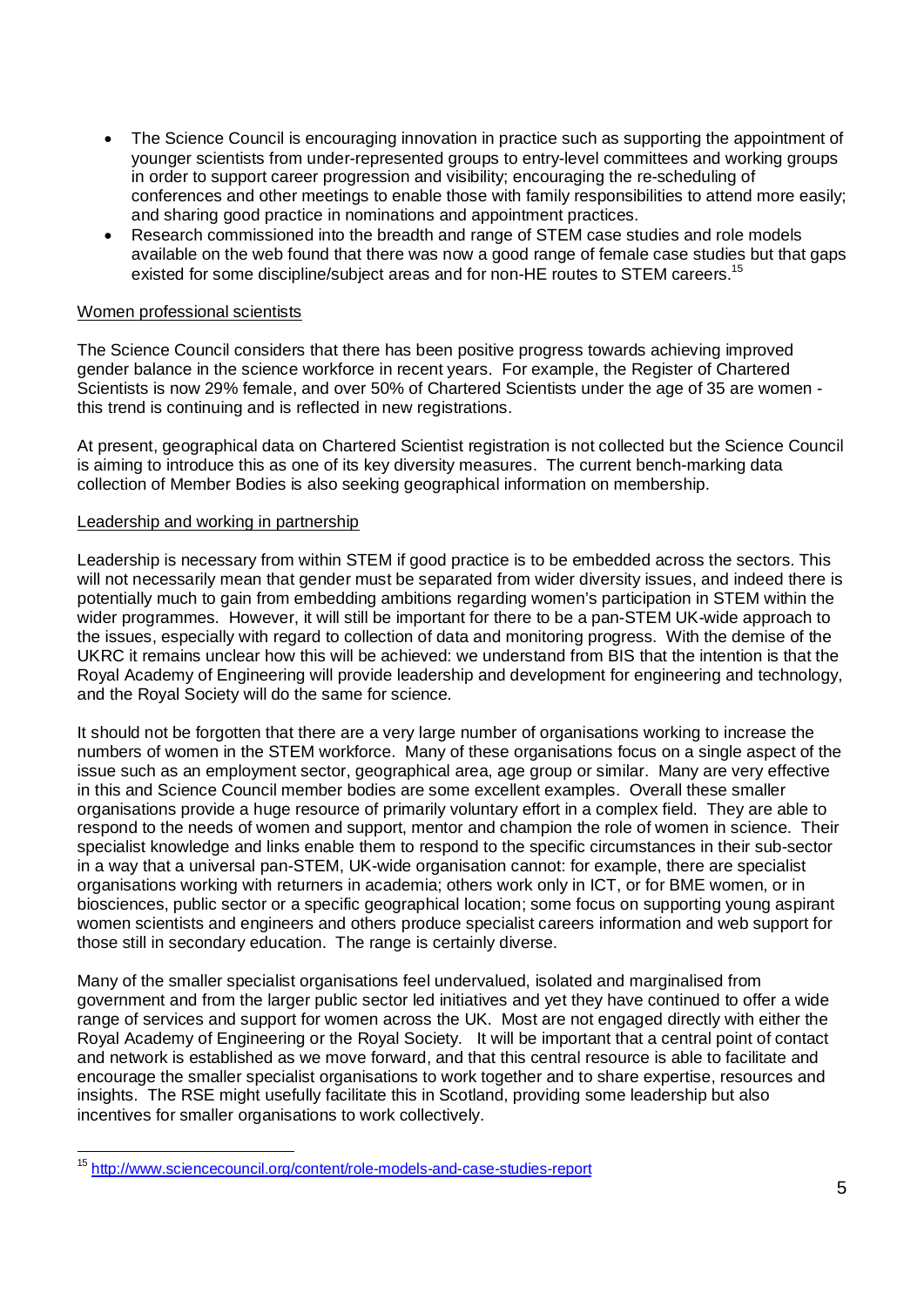## **4. What further steps could/should be taken within your organisation and/or sector, including any specific policies and practices?**

The Science Council is currently looking at the possibilities for further action to address this problem and is consulting with member bodies and others. For example, in work it is undertaking towards the development of new professional registers for technicians and scientists at intermediate levels, the Science Council will be undertaking a review of training and qualification routes to ensure that they are appropriate and accessible for all. This will include a review of apprenticeships: there are currently very few apprenticeships in science occupations and this qualification route seems to appeal less to women<sup>16</sup>.

Further areas of potential development include:

- $\bullet$  formal and informal mentoring schemes using networks of members<sup>17</sup>
- targeted career development programmes
- schemes to raise the profile of women within the organisations
- � sharing of good practice in promoting women to senior appointments within voluntary organisations
- � benchmarking individual organisation's performance within the sector

To support this work a further benchmarking exercise is being undertaken across our member bodies to explore structures with the aim of identifying and sharing good practice: for example, we know already that some organisations already support career breaks through reduced fees or payment breaks which may be a key way for individuals to stay in touch with a profession. The Science Council is also exploring what range of services might be offered by the 21<sup>st</sup> century professional body. This project is consulting a wide range of different types of membership organisations to identify the services that will most encourage growth and participation. The project aims to enable science professional bodies to develop the services and cultures that will support wider participation in the science workforce as well as ensure their own future sustainability. For example, we already know that science professional bodies have difficulty in retaining younger members, that the most commonly offered service is subscriptions to publications, and that few professional bodies have services specifically designed to meet the needs of technicians in science.

#### **Education**

Recent research<sup>18</sup> into the career aspirations of young people is indicating that stereotypes and self identity in relation to science careers is well developed by the age of 11. This work suggests that the STEM sector should consider how it can work with primary aged children to ensure they develop a positive view of the opportunities available from STEM which is not limited by gender. Careers education and information, advice and guidance is important in supporting informed qualification and career choices: however, this can be more powerful when coupled with a positive workplace experience which reinforces gender equality.

The Science Council's own Careers from Science project<sup>19</sup> identified the need to ensure that parents are also comfortable with STEM as a positive career choice since they often have a strong influence on the choices their children make. For example, we are aware that some parents will be wary of encouraging their daughters to enter male dominated sectors for fear of discrimination or simply a less welcoming work environment. The Science Council has included information for parents on our STEM careers

<sup>&</sup>lt;sup>16</sup> The Science Council will be seeking the gender data on apprenticeship take up from BIS.<br><sup>17</sup> The MRC supported Suffrage Science project encouraging leading women bio-scientists to mentor future scientists would be an example of a more informal project style of mentoring that also raises the profile of leading women scientists. http://www.csc.mrc.ac.uk/PublicScience/FabricsOfLife/SuffrageScience/<br><sup>18</sup> "Doing" Science versus "Being" a Scientist, Archer et al, 2010

<sup>19</sup> http://www.sciencecouncil.org/content/careers-science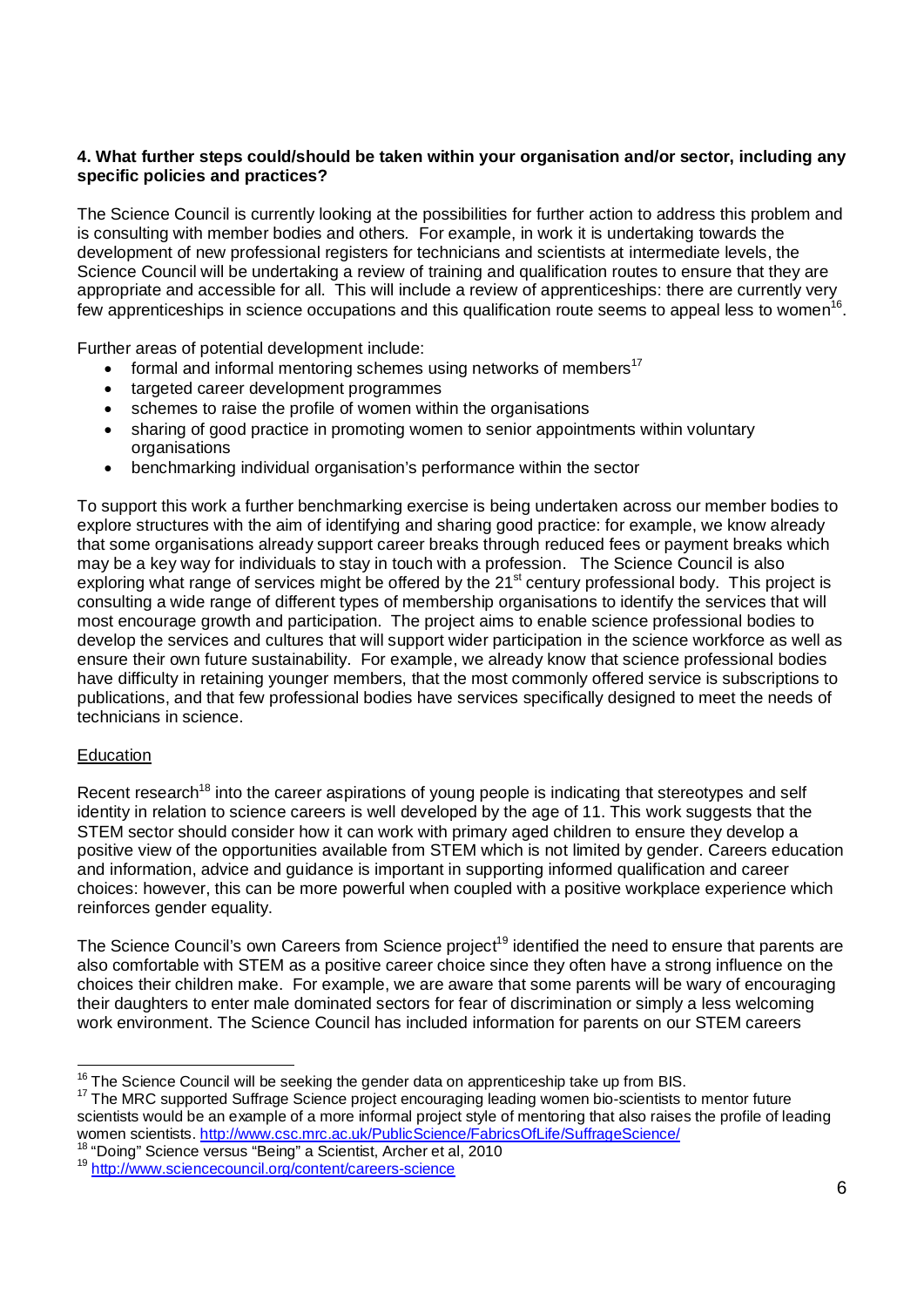website, Future Morph<sup>20</sup>, and we are seeking funding to expand our reach to this audience to work with parent and family networks. As part of this we recognise there will be a need to develop appropriate messages for different cultural groups, some of which may see certain career paths as less appropriate for women.

## **5. More generally, how could the potential of women in the STEM workforce be more effectively and efficiently realised? Who would be responsible for implementation and what support would be required?**

There is some anecdotal evidence that women are attracted to working in areas of science with a multidisciplinary approach and where the application of the science is clear. It would be useful to investigate this further and if research supports the proposition, to consider the implications for school level science.

Rather than resorting to enforced quotas Davis<sup>21</sup> recommends improving transparency with organisations being expected to report on the numbers of women present at senior levels. This is an approach that would be easy to adopt across STEM organisations and could help to focus attention and effort.

## **6. Do you think there needs to be any changes to existing employment law? If so, in what areas?**

We have no proposals to make with regard to amending legislation.

### **7. Are you aware of any existing resource that is effective in addressing the under-representation of women in STEM?**

The factors affecting the participation of women are varied, complex and often interconnected therefore a range of measures and resources are needed to effect change. There are many good resources available and in addition to those already mentioned the two projects below are worthy of note.

The Daphne Jackson Trust awards Fellowships to enable scientists, engineers and technologists to return to work following a career break. Many Science Council members support the Trust which has an excellent record of success and would benefit from greater financial support.

As part of their government funded careers and subject choice project Sheffield Hallam university produced an Equality and Diversity Toolkit, http://www.stem-e-and-d-toolkit.co.uk/ , to aid the promotion of STEM careers to 11-16 year olds. This comprehensive resource collects together a wide range of information and practical support.

> Science Council 32-36 Loman Street London SE1 0EH 19<sup>th</sup> August 2011

<sup>&</sup>lt;sup>20</sup> http://www.futuremorph.org/<br><sup>21</sup> http://www.bis.gov.uk/assets/biscore/business-law/docs/w/11<u>-745-women-on-boards.pdf</u>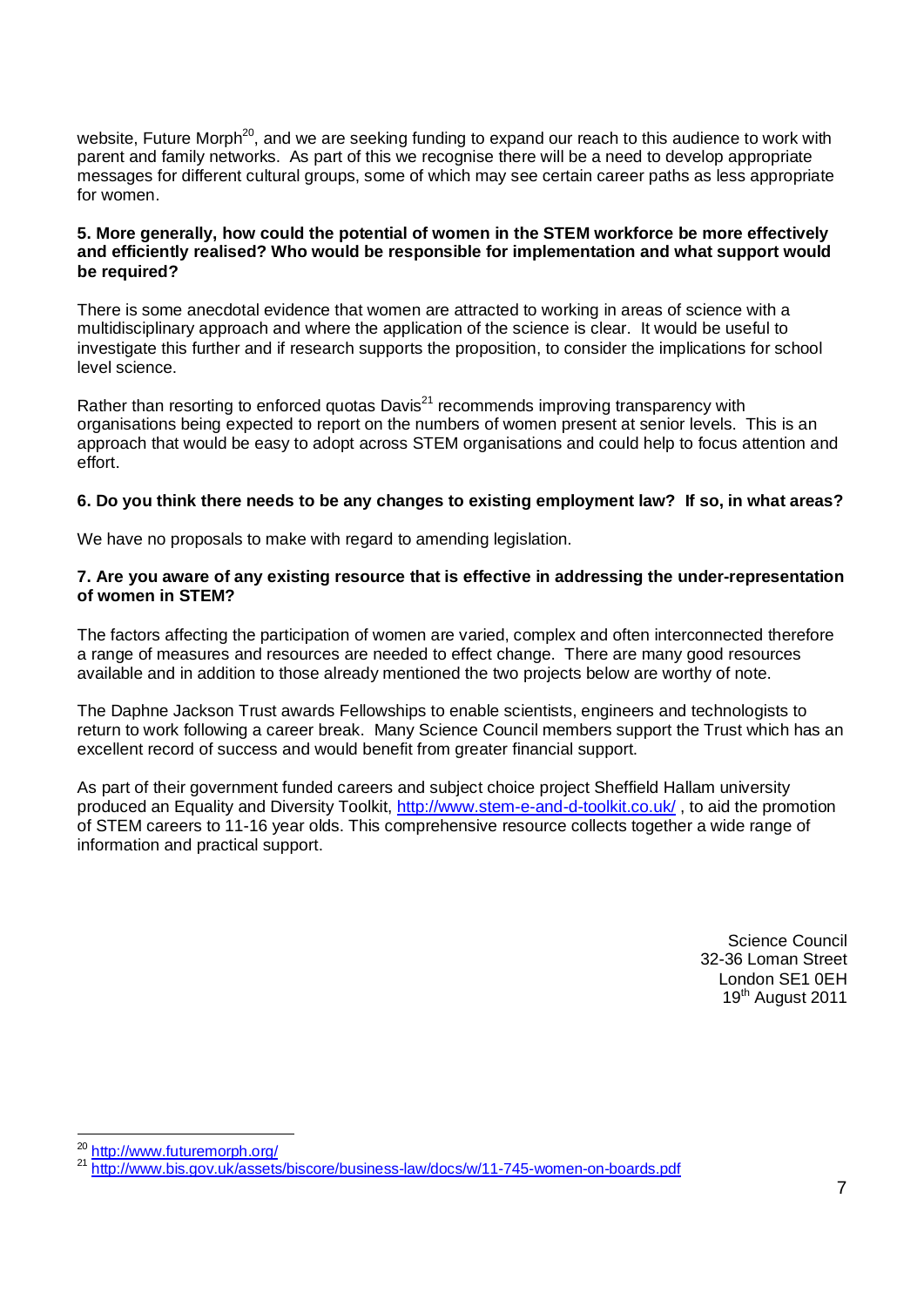## **Appendix 1**

## **Member Bodies of the Science Council August 2011**

Association for Clinical Biochemistry Association of Neurophysiological Scientists Association for Science Education British Academy of Audiology British Computer Society British Psychological Society Chartered Institution of Water and Environmental Management Energy Institute Geological Society of London Institute of Biomedical Science Institute of Brewing and Distilling Institute of Clinical Research Institute of Corrosion Institute of Food Science and Technology Institute of Marine Engineering, Science and Technology Institute of Materials, Minerals and Mining Institute of Mathematics and its Applications Institute of Physics and Engineering in Medicine Institute of Physics Institute of Professional Soil Scientists Institution of Chemical Engineers Institution of Environmental Sciences London Mathematical Society Mineralogical Society Nuclear Institute Oil and Colour Chemists' Association Royal Astronomical Society Royal Meteorological Society Royal Society of Chemistry Royal Statistical Society Society for General Microbiology Society of Biology Society for Cardiological Science and Technology Society of Dyers & Colourists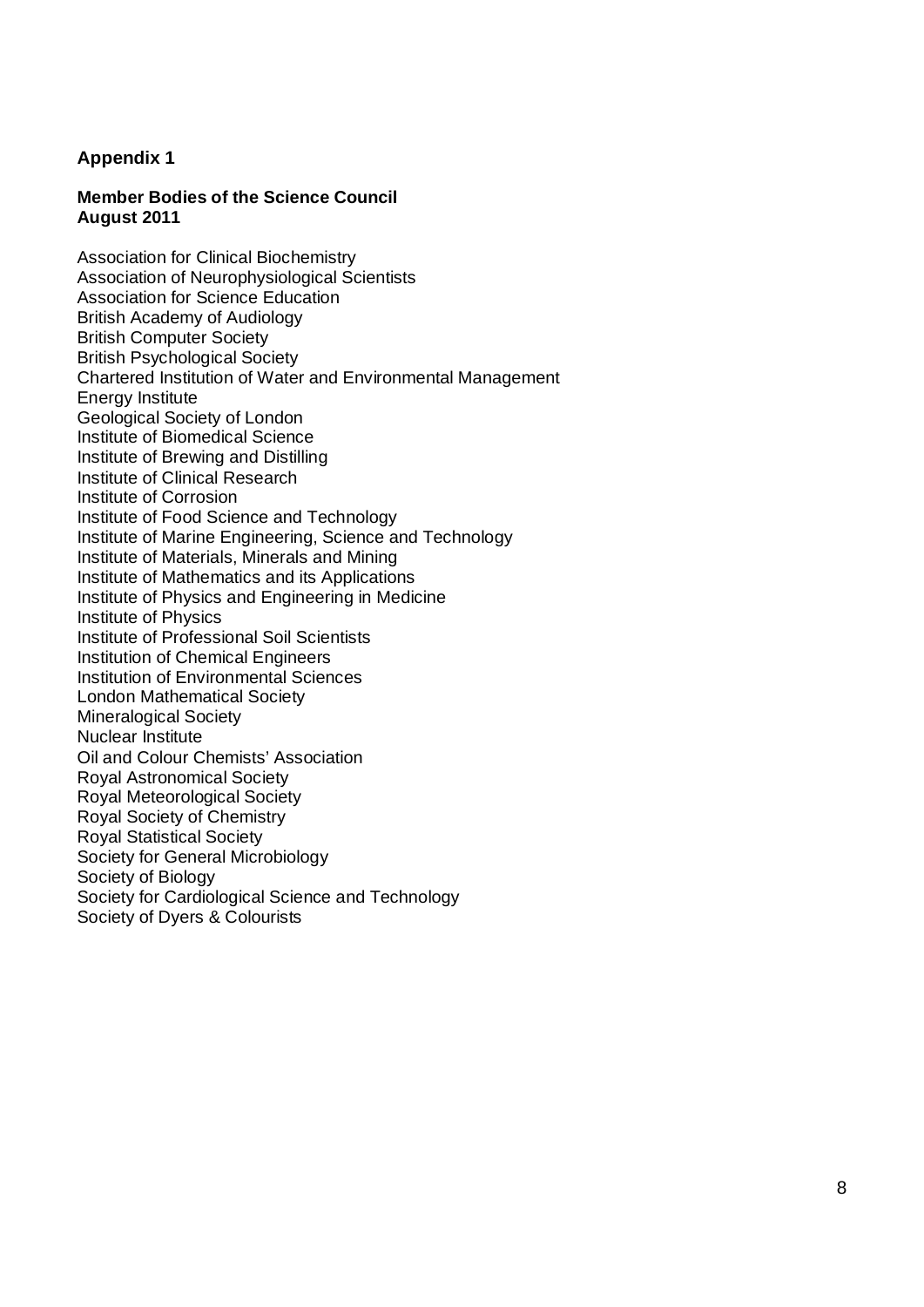# **Appendix 2**

## **Extracts from The current and future UK science workforce Report prepared for the Science Council by TBR, 2011**

This research uses a new analysis considering the science workforce across the entire economy, rather than looking at total employees within science based industries. This innovative approach enables an understanding of the true size and scope of the science workforce across the economy, rather than limiting the research to considering scientists working in a narrow band of science sectors.

The definitions of the science workforce used for this report are:

- � Primary science workers: workers in occupations that are purely science based and require the consistent application of scientific knowledge and skills in order to execute the role effectively.
- � Secondary science workers: workers in occupations that are science related and require a mixed application of scientific knowledge and skills alongside other skill sets, which are often of greater importance to executing the role effectively.
- � Non-science workers: workers in occupations that are not science based and have no requirement for science based knowledge or skills.

Sectors are also classified as:

- � Core science sectors: sectors that are primarily science based in their core activity.
- Related science sectors: sectors in which the primary activity is not necessarily science based, but has a strong relationship to science.
- � Non-science sectors: sectors which have no science based or related activity.



Chart 1 Employment split by Sub-Sector, Region and Gender – Primary Workers